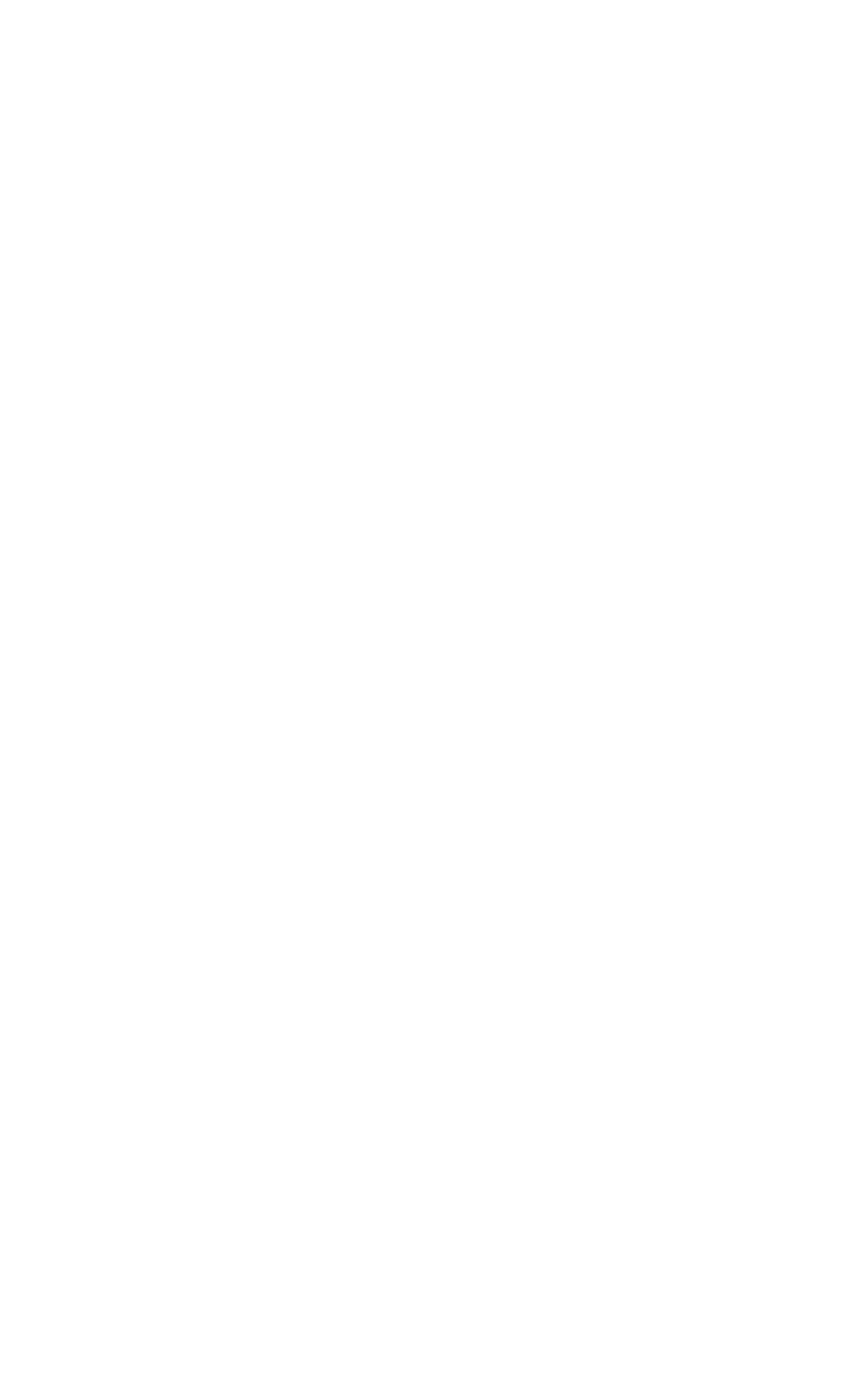## Sanda Borşa

# Between Propaganda and Repression: the Collectivization of the Romanian Agriculture and the Metamorphoses of the Rural World (1949–1962)

*Translated from Romanian by*  Ioana Ștefănuț

**Mega Publishing House** Cluj-Napoca 2013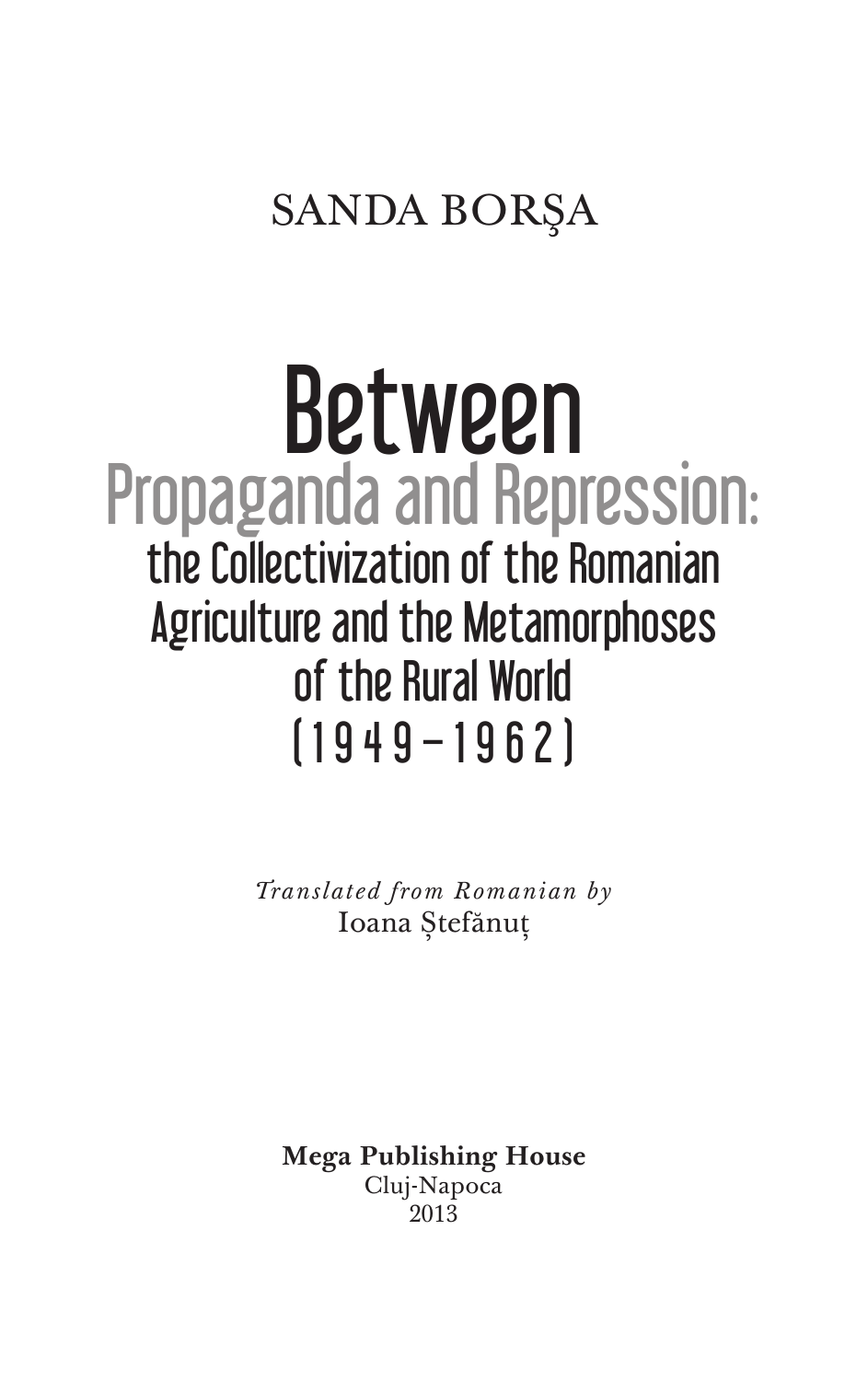This work was supported by a grant of the Romanian National Authority for Scientific Research, CNCS – UEFISCDI, project number PN-II-RU-PD-2011-3-0030

**Descrierea CIP a Bibliotecii Naţionale a României BORŞA, Sanda Between Propaganda and Repression: the Collectivization of the Romanian Agriculture and the Metamorphoses of the Rural World : (1949–1962)** / Sanda Borşa ; Translated from Romanian by Ioana Ștefănuț. – Cluj-Napoca : Mega Publishing House, 2013. ISBN 978-606-543-386-1 Bibliogr.

I. ŞTEFĂNUŢ, Ioana (trad.)

332.025.26(498)"1949/1962"

DTP and cover: Francisc BAJA

Cover: Gheorghe Gheorghiu-Dej with the collectivists from Nazna

Source: ANIC, Fond CC al PCR – Albume Foto – *Gheorghe Gheorghiu-Dej*, *Activități în țară*, dos. A1, f. 75 [ANIC, Fund: CC of the RCP – Photo Albums – *Gheorghe Gheorghiu-Dej*, *Activities in the country*, dos. A1, f. 75]

© Sanda Borşa, 2013



Editura Mega | www.edituramega.ro e-mail: mega@edituramega.ro